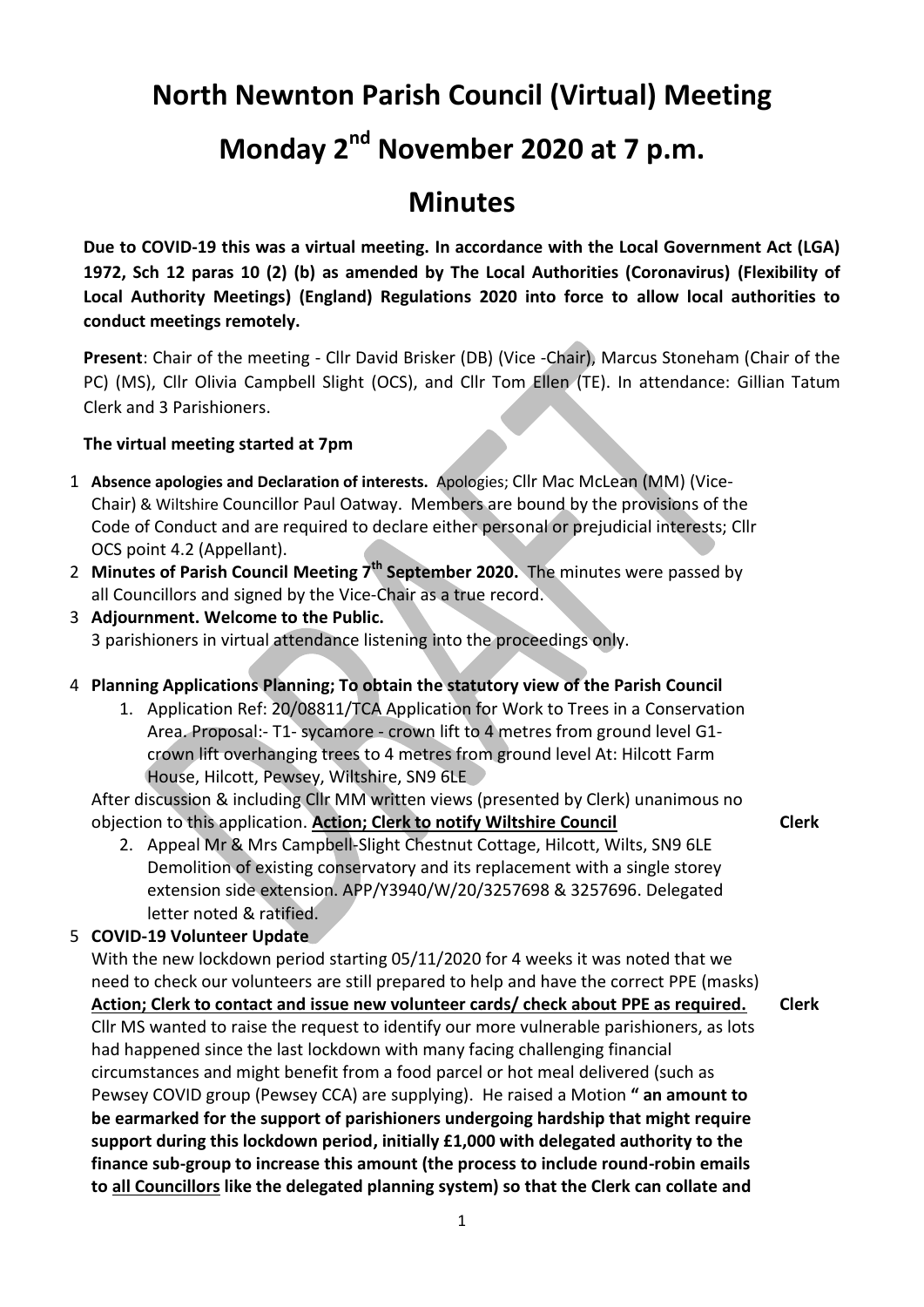**forward to the financial sub-group for final sign off. Seconded Cllr DB, all Councillors present agreed.** Additional points discussed; buddy system for Tel calls to individuals self-isolating, spread the message via Website, Notice Board, Messenger (if timescale allow) and the WhatsApp group of volunteers. **Action: Cllr DB will lead supported by Chair to help identity those in need. Cllr MS**

**DB/**

#### 6 **Neighbourhood Plan**

In Cllr MM absence Cllr DB read out the reply from North Wessex Downs reply "The land between the A345 and the Rushall road is within the AONB (incidentally the whole of NN Parish is within an AONB). Whether it's within or outside a defined settlement boundary is irrelevant as AONB policies apply equally across the designation. The presumption in favour of development alters between the two".

Cllrs were still unsure what this reply actually meant**. Action; Revisit at the next meeting with Cllr MM present and his update liaising with Wiltshire Planners Cllr MM**

#### 7 **Village Hall**

**The Clerk read out an update from the Hilcott Village Hall Trust "To: Chair, Clerk and Councillors North Newnton Parish Council**

**Thank you for your collaboration in placing the recent poster for the VH draft plan options on the NNPC website. We have had a 15% response from the parish survey so far and although disappointing in quantity, the quality of replies with praise, comments and suggestions has been very good. Our Project Manager has collated the responses to date, and we have set ourselves a date of 8 November to review them internally before putting in the public domain. We will then decide which if any amendments or changes we make to the draft plan (Option 2 was the clear favourite).**

**We have already included the 20/21 £5000 amount ring fenced by the PC for the VH with match funding bids to the Area Board, the National Lottery, the Co-op fund and others. Funding is of course a big issue and COVID-19 has not helped.**

**Pewsey Area Board has granted us £2000 this month and this will help with demolition and other associated costs.**

**We held a Village Hall Trustees and Management Committee virtual meeting last night (29th) and again, in the spirit of collaboration, would like to invite Councillor OCS to attend our next meeting as a Guest on Monday 23 November, as we feel her experience and enthusiasm would be most helpful as we progress with our Project Brief.** 

**Cllr DB read out the additional information;**

**PS Attached is a Cost Breakdown which was an Agenda item for your 7 September meeting and has been updated with new dates for the project. This delay has been occasioned due to unavoidable circumstances. We have moved forward into Stage 3. We would ask that you agree and confirm these costs for the ongoing project.**

Clerk highlighted that Cllr MM who could not make the meeting and had requested that discussion on this item be postponed until another meeting that he could attend. Cllr MS commented with all Councillors agreement that they were happy for Cllr MM to respond to the statement but wanted to keep the momentum going and if a consensus was reached during this meeting regarding the request for confirmation on costs then this should be covered now. All Councillors present agreed. A discussion then followed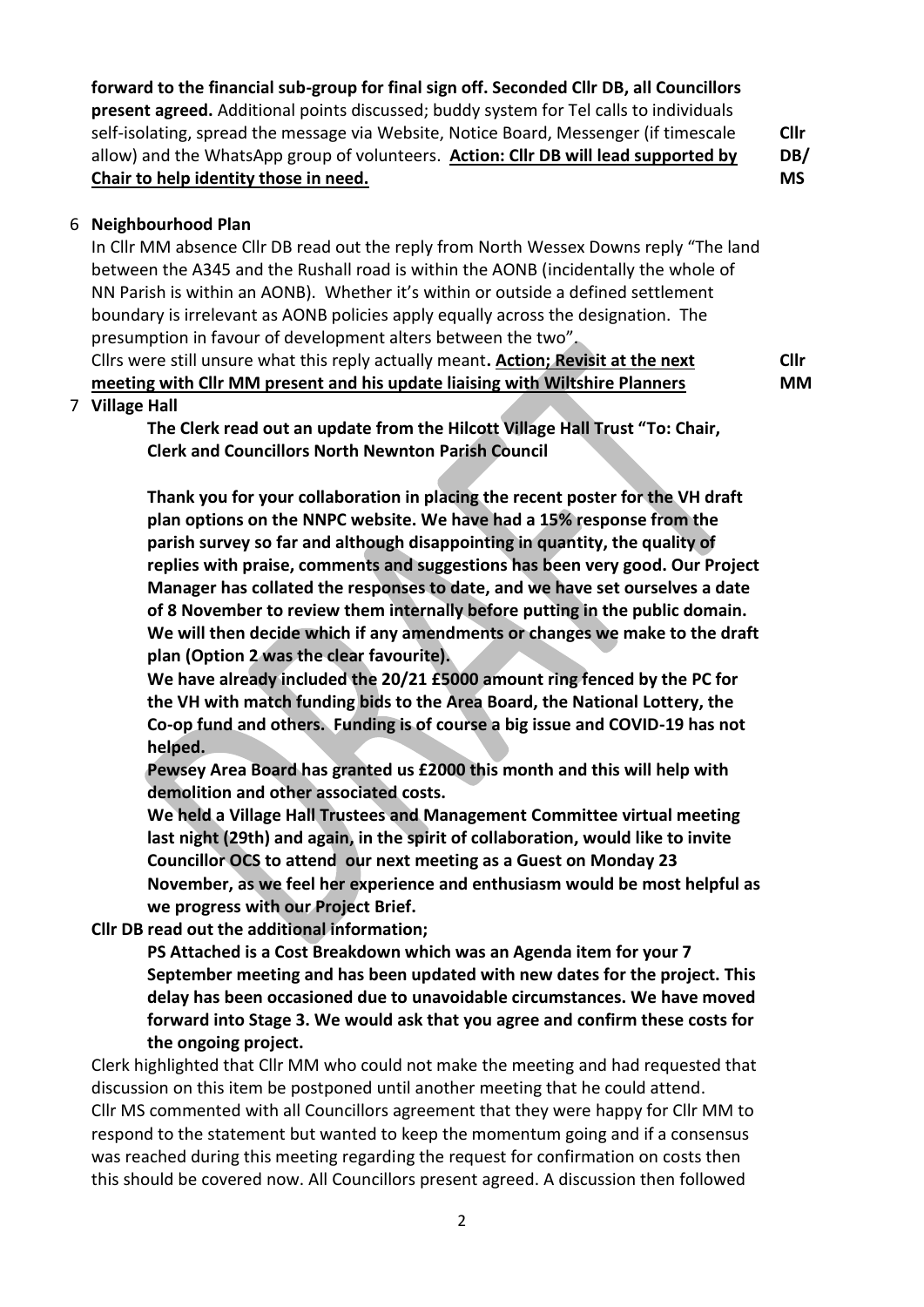with points raised; 15% response was poor and it was estimated that this was potentially only about 30 replies and this was not enough to justify approving approx. £3,200 payment, that we did not have available yet the results to the survey anyway, that the survey only covered 2 options and had parishioners suggested any alternatives? Parking and Financial Sustainability were still issues that had not been addressed, in short no complete dossier on the results yet.

**Cllr MS put forward the motion "Funding for the Village Hall Trust should remain paused until sufficient feedback has been received from Parishioners on the Village Hall and that a majority indicate support for taking forward the Village Hall and that the final decision on funding returns to the Parish Council to review the results for the Parish Council to determine if it has achieved sufficient Parishioner support". Seconded by Cllr TE. All Cllrs present agreed. Action; Clerk to inform the Village Hall Trust. Clerk**

Later in the meeting the Councillors returned to this subject (but reported here as forms part of this item); Cllr OCS asked for clarification about the specific invite to her attending as a guest the next meeting of the Village Hall Trustees and Management Committee on 23/11/2020, the general feeling was that she may be in a compromised position for even if she made it clear attending as a Parishioner all would know that she was also a Councillor. It was felt on balance that as the body were looking for funding from the Parish Council it would be better to decline the offer and seek to identify if there was an alternative parishioner who could offer experience and advice. **Action; Clerk to draft letter to respectfully decline the offer to Cllr OCS**

**Clerk**

**Clerk**

**ALL**

**Clerk read out an update from North Newnton PCC "The PCC is commissioning a feasibility study into the facilities that they can offer to the community at St. James Church".** The statement was formally acknowledged by the PC and discussed that the PC would be willing to work with them to see what could be achieved and to find out want they might want form the PC. It was proposed that the PC should have a link Councillor for liaison (but obviously not sit on any sub-group or formal committee) and Cllr TE volunteered and subsequently agreed. **Action; Clerk to write to PCC**

#### 8 **Correspondence – For Information and discussion as appropriate**

**1. Thank You Lord-Lieutenant;** Clerk reported the thank you card received praising local collaboration , generosity response to the pandemic, the Card had been copied and put on the website and noticeboards (where room).

**2.** F**ootpath at Wilds Farm**; Footpath 16 Hilcott had been reported by the Clerk on Wilts APP<https://www.wiltshire.gov.uk/mywilts-online-reporting> and some minor work has been carried out however the path is still difficult to access with barbed wire and no signage to the alternative gate access. **Action; All to notify the issue on the My Wilts App (the more parishioners who do this for any right of way issue, broken lights, signage the better to help Wiltshire Council identify problems).**

**3. Dog Fouling**; the Clerk had put signs up on the noticeboards and researched costs. It was confirmed by Wiltshire Council that they have contracted out bins and collection and would only be involved to agree/give permission on where bins can be located. From the prices researched £3 + VAT per bin empty (includes bag and disposal), the cost for 3 bins with emptying once per week £504 + VAT. Bin costs were in the region of £146 (heavy duty plastic round bin) plus fixing costs £93 +VAT and free standing litter bin £187. Cllr TE reported that dog bins in the adjacent Parish had recently been taken down and wondered if the PC had found difficulties (the Clerk had written to several parishes and had no response about their bins). Clerk report on Cllr MM behalf that he did not support the idea of putting up dog bins. **Motion Cllr TE Proposed "that we take**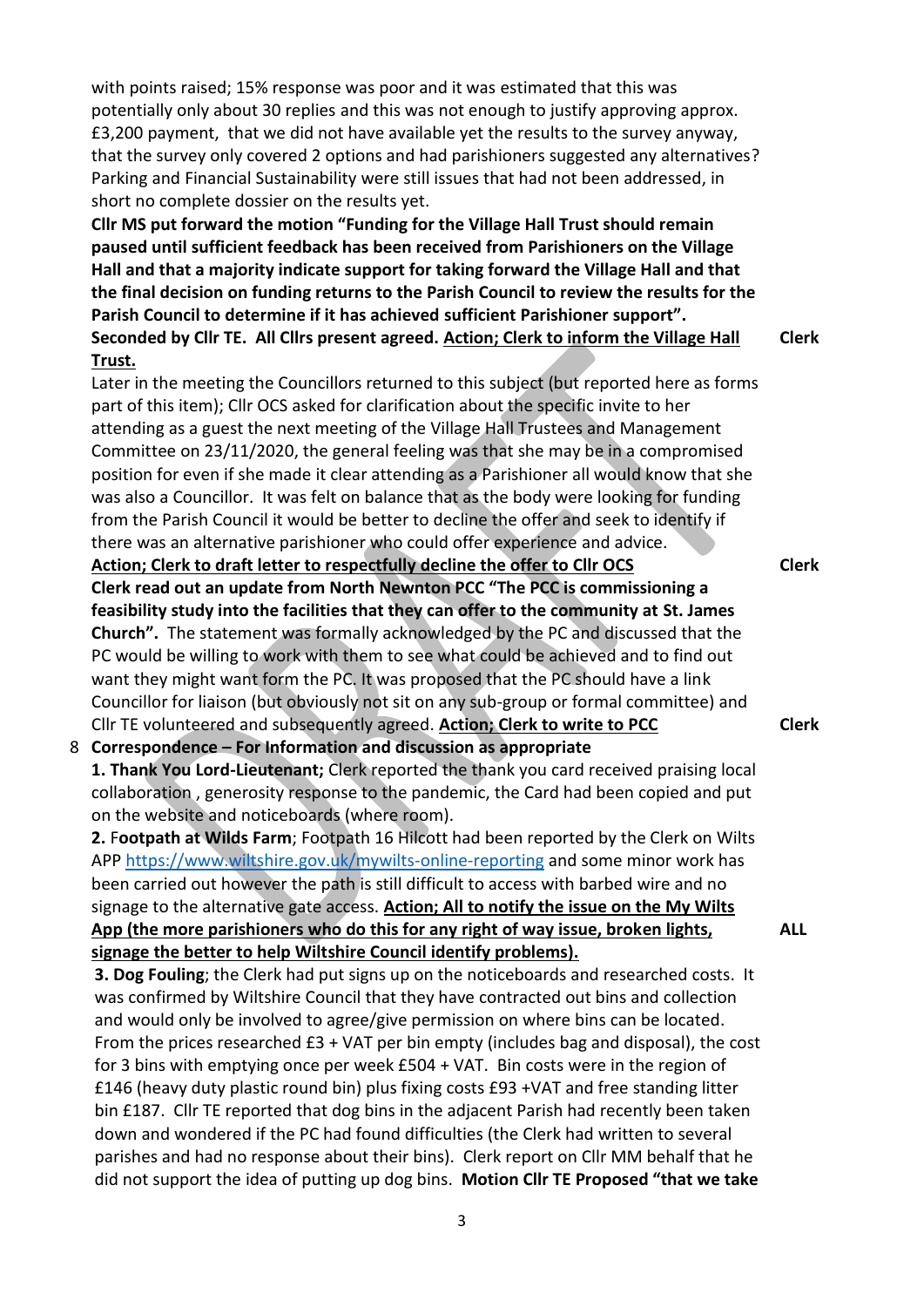**no further investment action on providing dog bins, but we re-visit the position in 6 months' time, that in the meantime we remind Parishioners of the need to clean up after their dogs". Seconded Cllr MS, agreed. Action; Clerk to highlight on website, Messenger and all to consider requirement and location for additional signage. 4. Speedwatch resignations Rushall Road and Upavon Road;** Clerk reported all the volunteers had now resigned, one commenting that he no longer thought it acted as an effective deterrent to speeding. It was acknowledged that speedwatch was a long process and required dedicated trained volunteers Item 11 (iv) brought forward on traffic calming. Cllr OCS had put forward the idea of investigating the potential of erecting "White" gates at each of the parish's settlement locations to emphasise the start of villages and physically remind drivers to slow down. In addition to look at greening verges with bulbs and wildflowers to again emphasise community entrances. Cllr MM had sent his interest to help support this initiative. Cllr TE highlighted the potential for painted zones on the road coupled with the gates to provide positive reinforcement about traffic slowing. All agreed it was a potential project for 21/22 budget. **Action; Clerk to write to Speedwatch retiring volunteers to give our thanks, finance sub-group to look at a financial provision for traffic calming for 21/22 and liaison with Cllr MM for support and follow up with CATG. Clerk /All Clerk /Cllr MM**

- 9 **Governance and Procedures**
	- 1. **Councillor Vacancies;** We still have 2 vacancies and welcome interest from anyone living or working in North Newnton (for 1 yr., aged over 21yrs.) to contact the Clerk or any Councillor for more information .
	- **2. Area Boundary Changes;** Clerk reported the proposals, NN stays under the same Area Board but it will be re-named Pewsey Vale West; change noted.
	- **3. Clerk Appraisal;** the process has commenced with a meeting with the Clerk, Chair and Cllr OCS. Chair to forward draft of appraisal to Clerk before the next meeting in January. **Action; Chair, Cllr OCS & Clerk to complete appraisal process by January. Chair**
- 1 **Finance**
- 0 **(1) Bank Reconciliation (April – Sept. 2020);** Clerk reported balance of £11,658.68 with unpresented cheques (Treasures Account).
	- (2) **20/21 Budget review & changes;** Expenditure running in accordance with set budget for most categories.
	- (3) **Cheques to be signed/ratified;** Ch. No. 686 £190.91 re-issue WALC subs, Ch. No. 687 £150 NNPCC Cemetery maintenance, Ch. No. 688 £300 Francis Clegg Cemetery clearance works , Ch. No. 690 SSE £44.14 Elec. Defib. Costs, Ch. No. 691 £51.51 Clerk expenses Ch. No. 692 £48.36 Clerk national pay award backdated April-Sept. All agreed.
	- (4) **S106;** Cllr MM absent but Clerk reported on his behalf that a letter had been sent to Acorn Director and we were waiting for a reply**. Action; to be reviewed at next meeting. Cllr MM**
	- (5) **Budget 21/22 Preparation by Finance sub-group Nov/Dec and preparation for Precept calculation;** Cllr MS outlined that he was proposing the sub-group would meet/virtual regarding the preparation of next year's budget and was of the opinion that we should strive to take the precept back to 19/20 level in view of COVID-19 and huge financial pressures on all parishioners and wanted to know Cllrs views. Discussion points; recognise challenging times, pressure to reduce financial demands on Parish, desire for greater flexibility for our budget to meet the challenging and changing environment, so we have a much bigger contingency pot and reduce down other budget headings. Clerk reported on behalf of Cllr MM the desire to keep